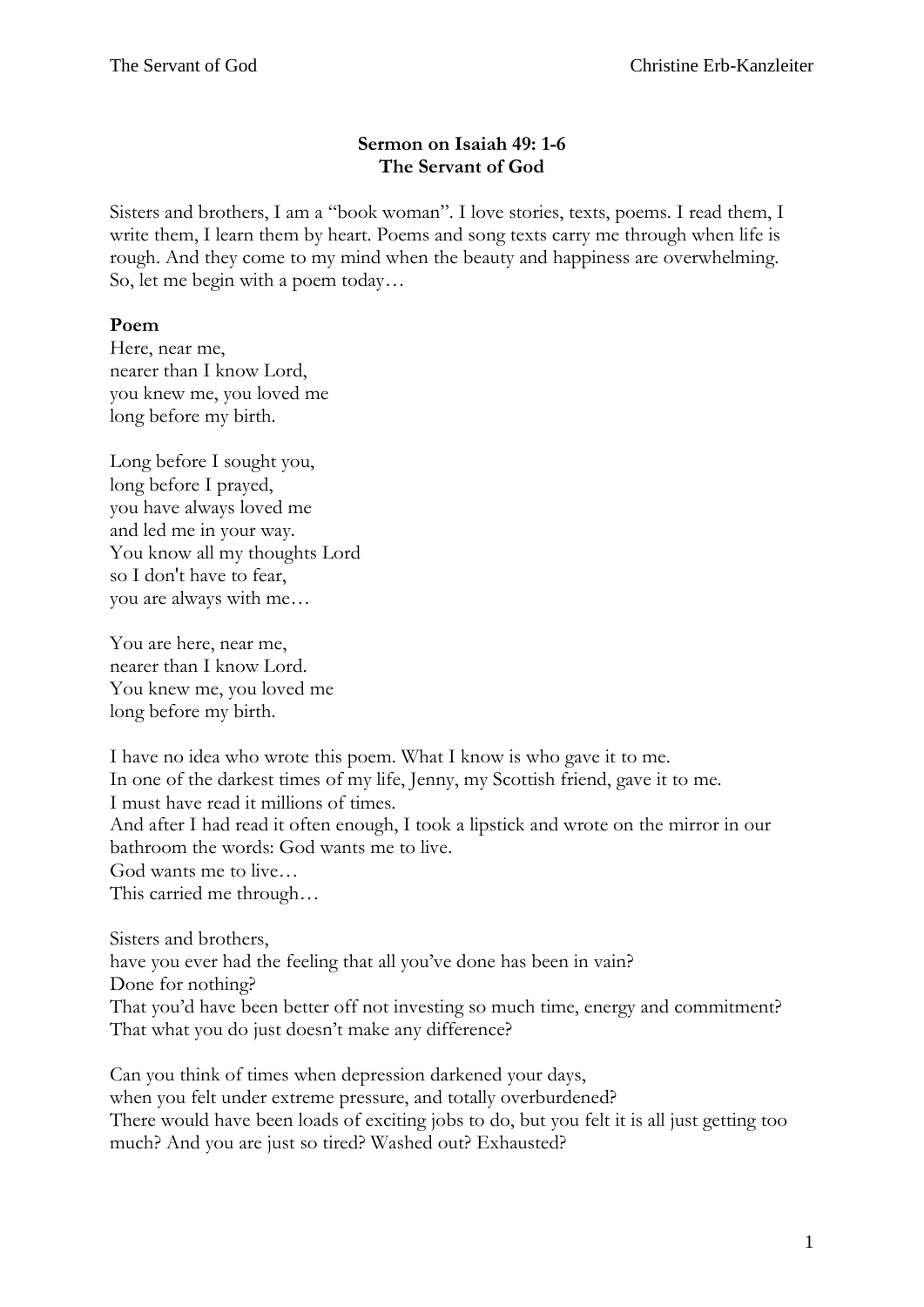Do you know what it feels like when you come to the absolute limit of your energy? When fear grabs you in its claws?

When pain and doubt threaten to overwhelm you?

And then, just when you think you are at the end of your tether and you can't possibly go any further, you're given an even greater and more demanding job to do?

That is, dear sisters and brothers, how Isaiah - the prophet, the poet, the preacher, the servant of God - must have felt.

Yes, we have another of the servant songs as sermon text today…

And here the servant says:

"I have laboured in vain, I have spent my strength for nothing…"

Even though Isaiah knew that God had called him before he was born, and that God had given him all the skills he needed to fulfil his mission, he felt worn out.

"He made my mouth like a sharp sword…" Isaiah could say.

Yes. Isaiah was a talented speaker.

People paid attention to this man, who was so close to God, but who was still haunted by doubts and feelings of inadequacy.

And just at the very moment when he expressed all that and tried to reassure himself of God's presence, love and glory…

just when he could say again the words "My God has become my strength..."

he is confronted by a voice saying: "It is too light a thing…"

that you do what you are already doing…

There are much bigger tasks waiting for you.

"I will give you as a light to the nations that my salvation may reach to the end of the earth…"

But, let us start at the beginning…

Have you noticed whom the Old Testament reading from Isaiah 49 is addressed to? Whom the servant of God is talking to?

"Listen to me, O coastlands, pay attention, you peoples from far away."

Isaiah wrote to the Israelites.

Spoke to them.

Preached for them.

But here at this moment his audience is much greater.

It includes people who live far away from Israel, and it includes people who are separated from biblical times by thousands of years…

Today, the servant of God is talking to you – and to me…

"Listen…"

The text  $(v3)$  speaks of a servant that God was going to use.

And many people throughout the history of theology have had many different ideas of who this servant might have been.

Some thought Jeremiah, who lived after Isaiah, was this servant.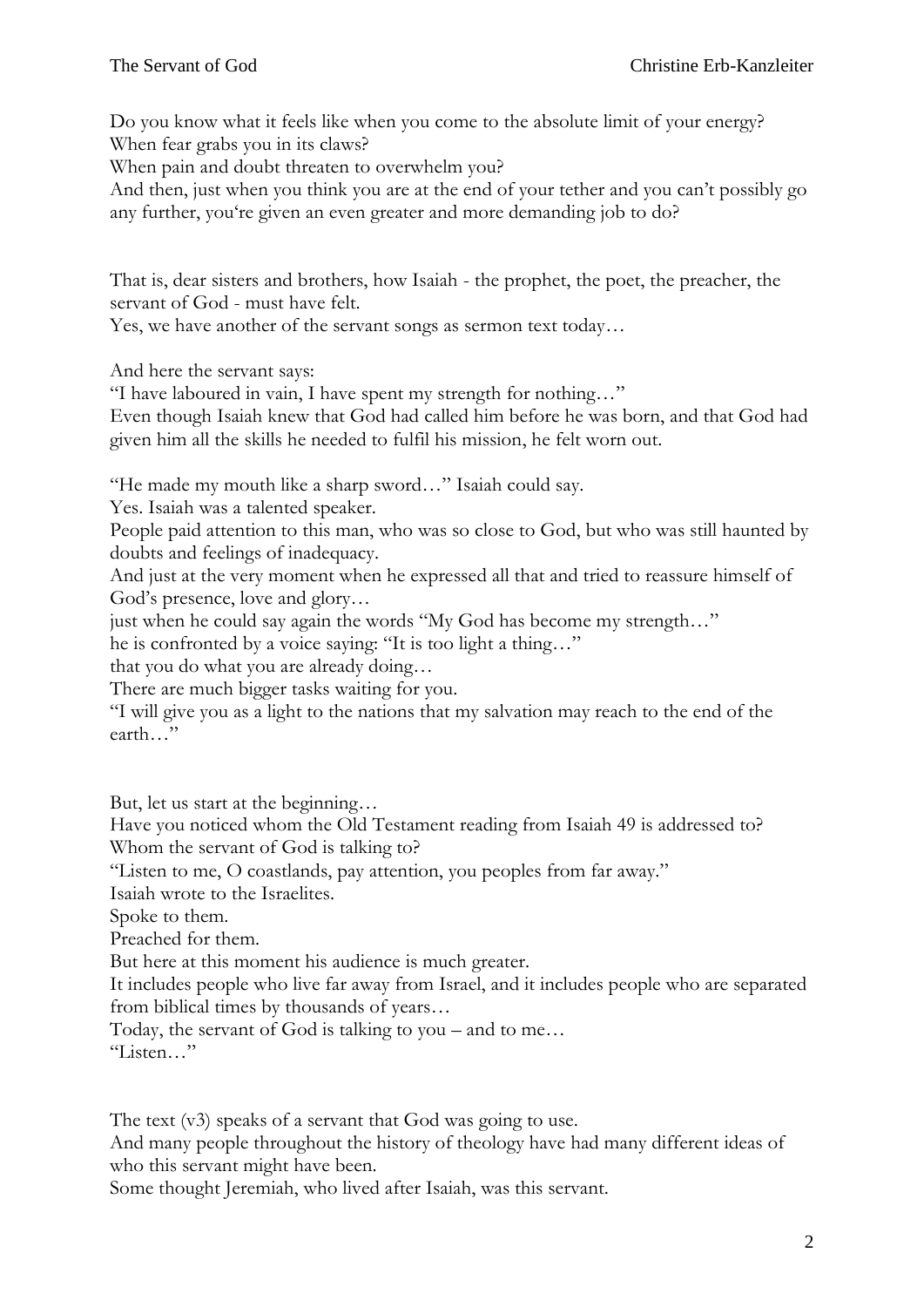Some thought, of course, Isaiah himself was the one.

Some thought that the king of the Persians, who let the Israelites out of captivity, was this servant.

Some suggest that the whole nation of Israel is the servant.

And one answer is of course that Jesus is the servant that this and many other Old Testament readings speak of.

The text doesn't clearly tell us who the servant is supposed to be,

but it shows very well what a relationship between a servant of God and God can be like. The message is for individuals, peoples, nations.

It is for us.

**We** are called by God.

God called us before we were born; while we were in our mother's womb he named us… And he gave us all the skills and resources we'd need to fulfil our mission.

He'd hold us in his hand, support, nourish and sustain us… because he wants to be glorified in us (v3).

Isaiah had received all the equipment he'd need

and divine and powerful words of commission:

"You are my servant, in whom I will be glorified".

But yet, we first see (v4) the pain of the one who is called.

He is overcome by doubts and fears.

Isaiah felt he hadn't succeeded; he felt he'd spent his strength for nothing,

and he needed time to rediscover that God was still at his side.

Isaiah's message up to this point had been "to bring back Jacob",

to restore and strengthen the scattered and oppressed people of Israel, to keep them

together, and give them visions of future salvation.

However, his new message was to include the whole world.

God will save his people from destruction.

No human victors,

no human oppressors

and no oppressed people shall be in God's future of salvation.

There shall be light for all people.

And well-being, joy and life will reach to the ends of the earth!

Isaiah's message is equally important - in the old days in Israel and at the beginning of the 21st century.

Then and now the message has a spiritual, a physical, and a political dimension.

People shall live in peace.

Broken bodies can be healed.

And unjust political systems must be overcome.

God's servant is the light to the nations… to heal and save and make new the whole earth. How could Isaiah not be overwhelmed by this mission? How could he not be threatened by it?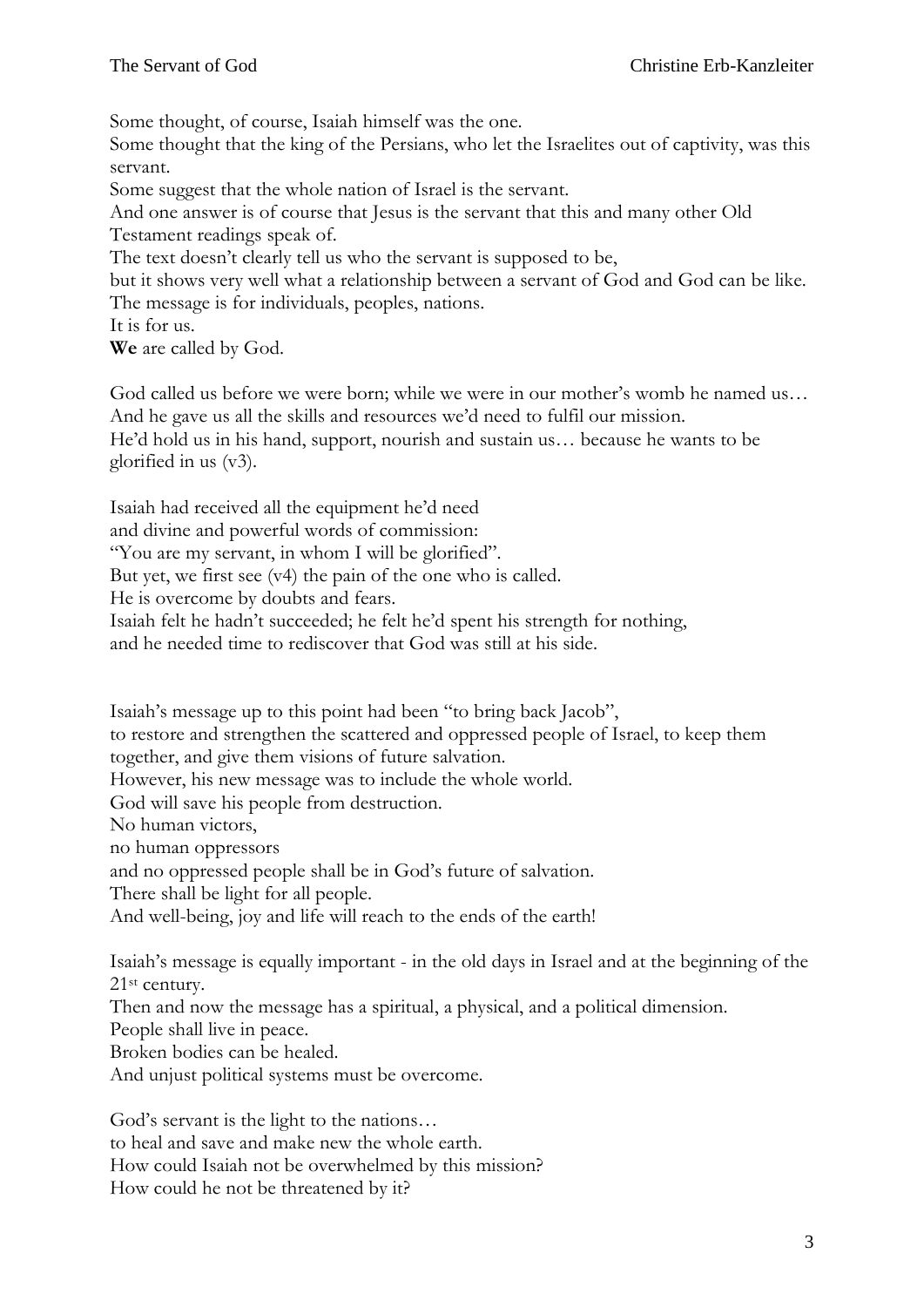For some time he just didn't know where from he would get the strength for it.

But just when he would have liked to draw back and slip away, he realized not only the wonderful gifts God had provided for him, but also the fact that God is always there for him: before his beginning and long after he departs this earth. Only then could he see and say: God has become my strength.

And he would urgently need all that strength, because God told him: It is too light a thing … to restore the survivors of Israel; I will give you as a light to the nations…" This is the dazzling climax of Isaiah's song: God's comfort and faithfulness and a new mission.

God held much more in store for Isaiah than Isaiah could ever have thought of. God equipped him with extraordinary gifts just remember the "sharp words and the polished arrow" because he was sent to do extraordinary tasks.

Beyond all the feelings of frustration there was a vision: God's servant sent to the ends of the earth, where hard work was waiting and times could be dangerous.

The person called to that needs God's love, presence and protection… Isaiah drew strength from the deep knowledge of belonging to God, living in him and with him, and being embraced by his shelter and care.

It was with just such an assurance that Jesus could live and speak centuries later. And his most powerful words, besides many, many others, were his words of comfort. Think of so many stories of healing, where people's bodies were restored, and then Jesus said to them: Cheer up! Your sins are forgiven… or: from now on live your life differently… or: your faith has made you well…go in peace.

The servant's words: razor-sharp, like an arrow… aiming right at people's hearts, calling us all to yet another mission.

"You are the salt of the earth… you are the light of the world", so let your **light** shine before others, so that they may see your **good** works… Here again are the servant's words: words to comfort, to encourage, to bring peace – and to remind us that heaven is waiting for us, here and now. God needs you and me for his kingdom.